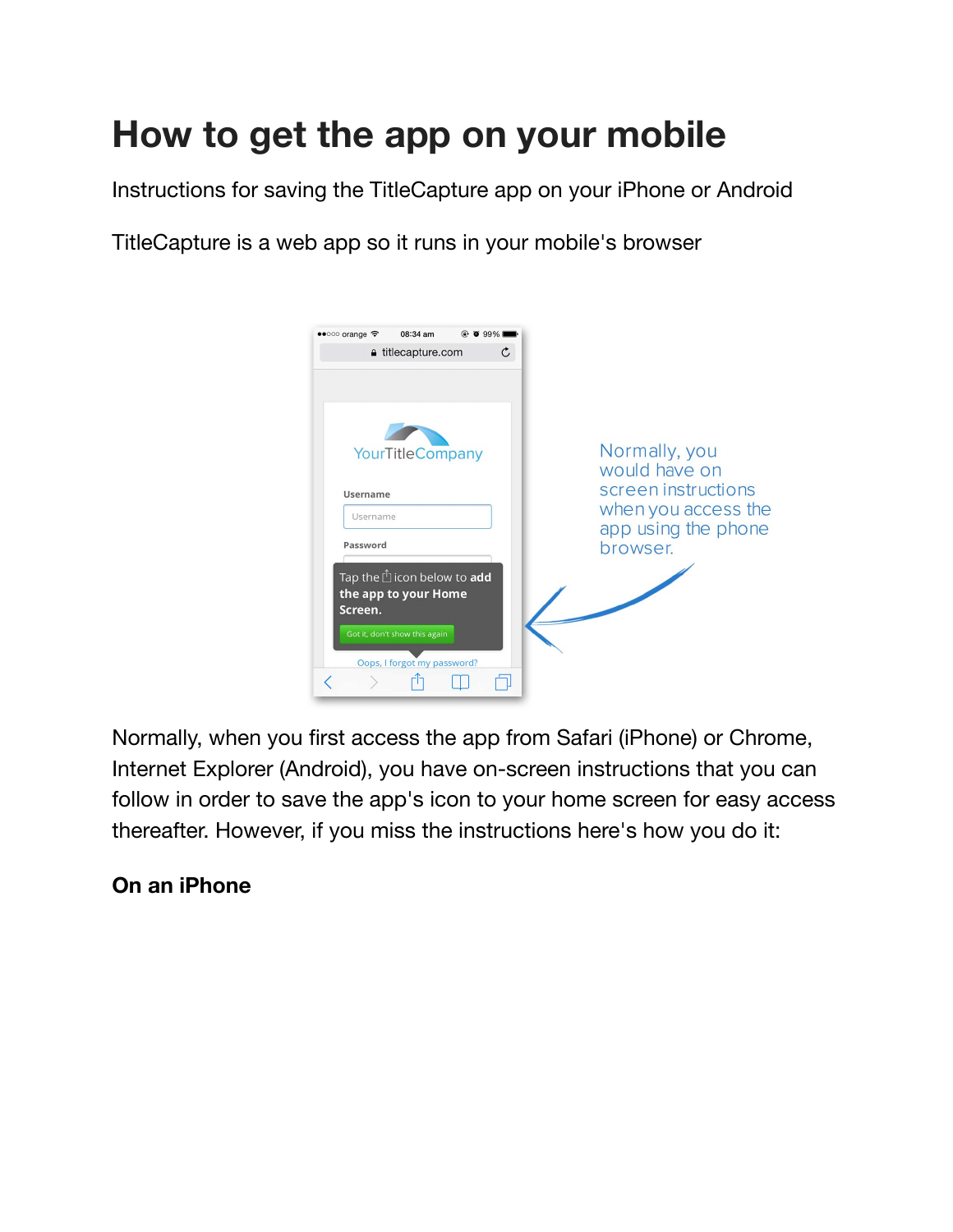| 08:35 am<br>•••○○ orange →<br>$@$ 0 99%<br>≙ titlecapture.com | $\mathfrak{C}$               |
|---------------------------------------------------------------|------------------------------|
|                                                               |                              |
|                                                               |                              |
|                                                               |                              |
| YourTitleCompany                                              |                              |
| Username                                                      |                              |
| Username                                                      |                              |
| Password                                                      |                              |
| Password                                                      | Step 1:<br>Click on the icon |
| Remember me                                                   | with the arrow pointing up   |
|                                                               |                              |
| Sign in                                                       |                              |
|                                                               |                              |
| Oops, I fo got my password?                                   |                              |

# **Step 1:**

Using Safari, go to the app's url page. Tap on the icon with the arrow pointing up.

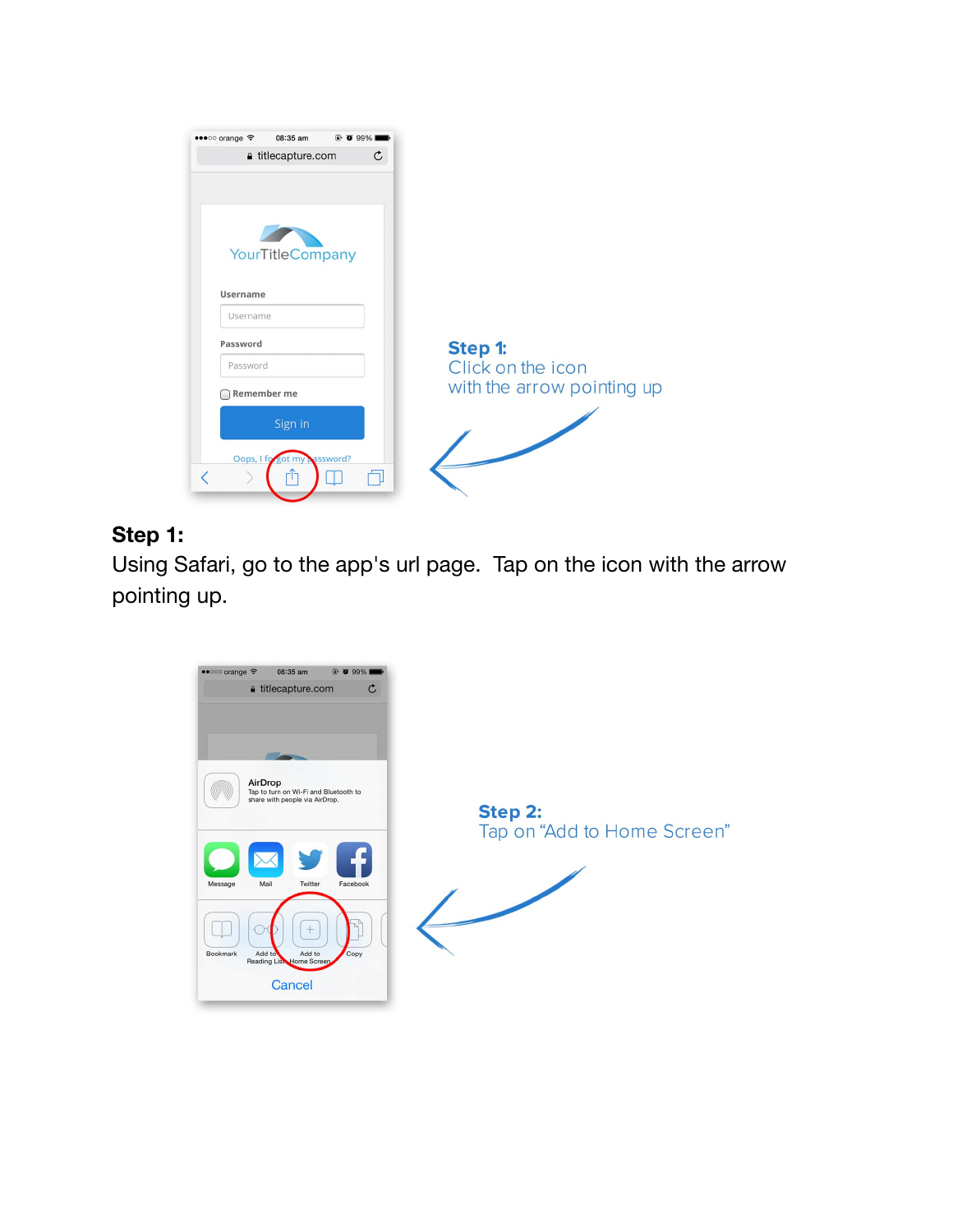### **Step 2:**

Once the dialog window pops up, you need to tap on "Save to Home Screen" to add the app as an icon to your phone's Home Screen.

\*\* If the Add to Home screen does not appear (and it is standard on all versions of the iphone/ipad). 1 - You might need to RESET your phone by holding down the round HOME button at the same time as the SLEEP/ AWAKE button on the side for more than 10 seconds until the Apple logo appears. 2 - You may have reached your limit of icons on the home pages. You would need to delete a few to make room for new ones.



### **Step 3:**

Give the app a name that will appear under the icon, so that you can easily identify the app. After keying in the name, tap on "Add" to complete this process.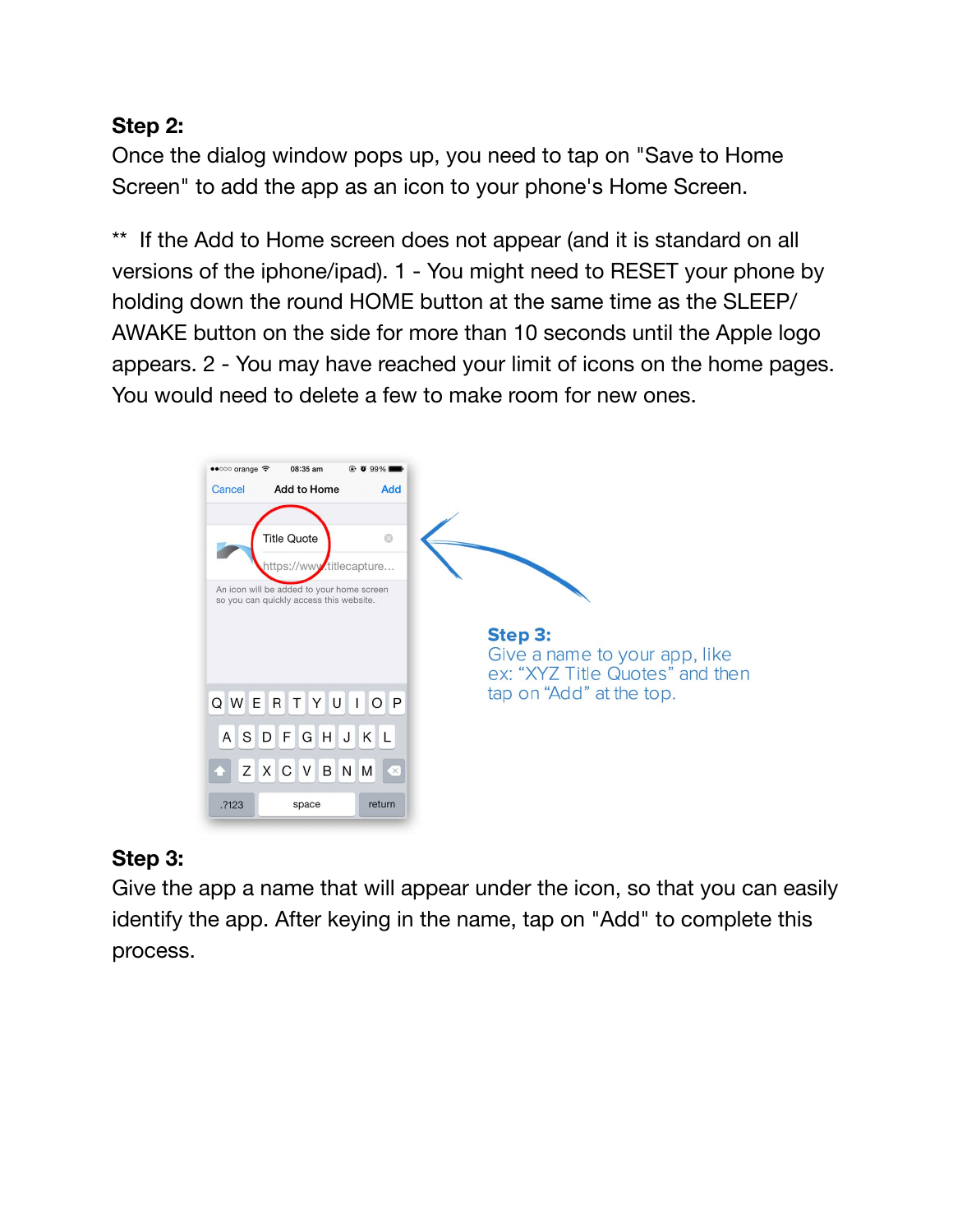

#### **Done:**

Your app now sits as a nice icon on the Home Screen. Every time you need to access the app, just tap on the icon and it opens the app. When you log in for the first time, be sure to check the box that says Remember Me. The next time you click on the icon, the app will automatically open up.

# **On Android devices**

## **Galaxy S6 or Galaxy S6 Edge, 7:**

1. Turn on the phone.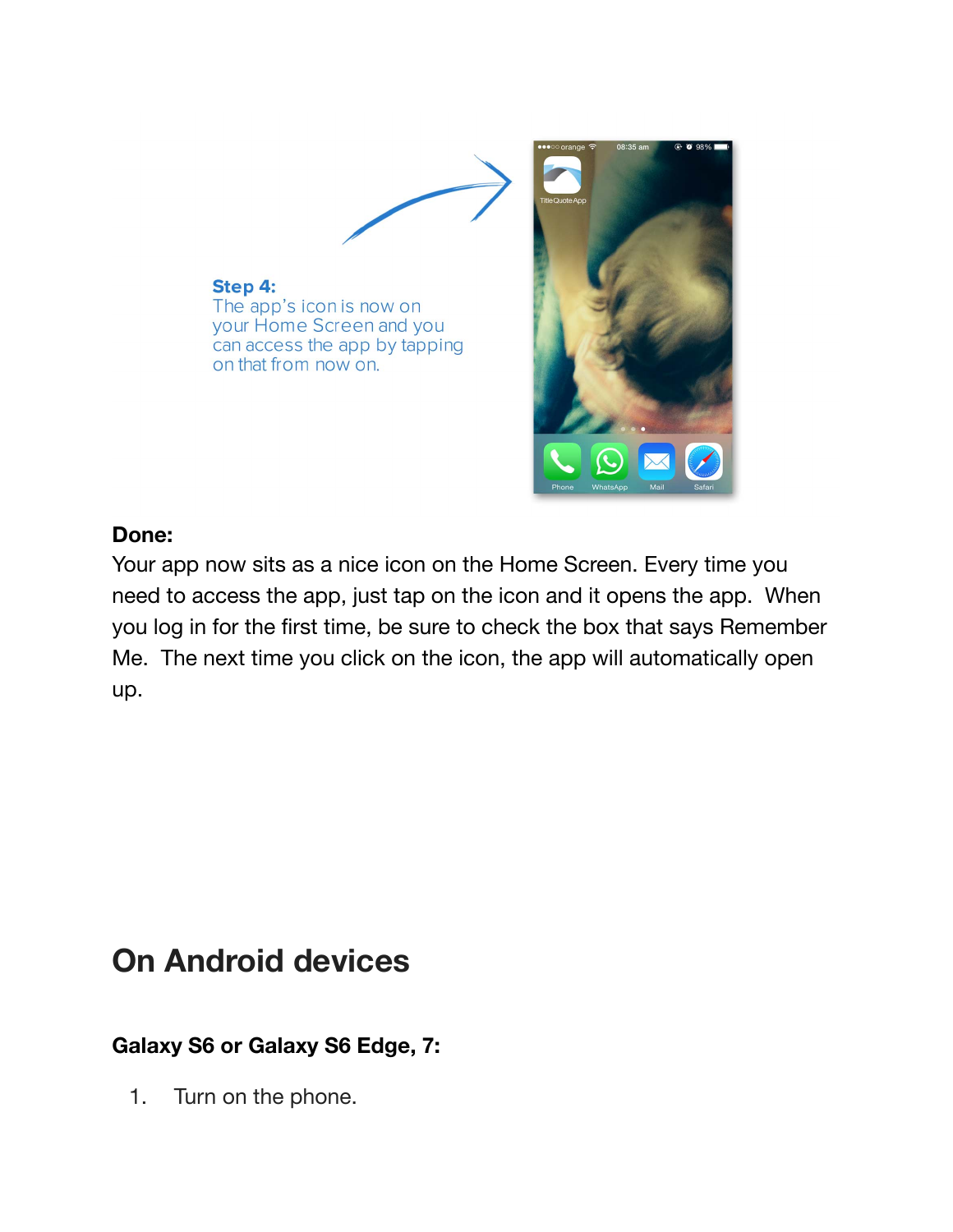- 2. Go to the stock web browser app called "Internet"
- 3. Go to the website you want to add to your home screen
- 4. Look for the address bar and tap the three dots to the far right of the screen
- 5. Select the "Add shortcut to home screen"

After you have added to shortcut bookmark to the homepage, that exact page will be set as an icon on the home screen.

NOTE: Newer Android version may do this in a different manner.

For those of you with older models, here are your instructions:





Step 1: Tap on the bookmark icon and then tap on "Add bookmark"

### **Step 1:**

Access the app in your browser (Internet Explorer shown here) and tap to bookmark the login page. You normally have to then tap on a "Add bookmark" link.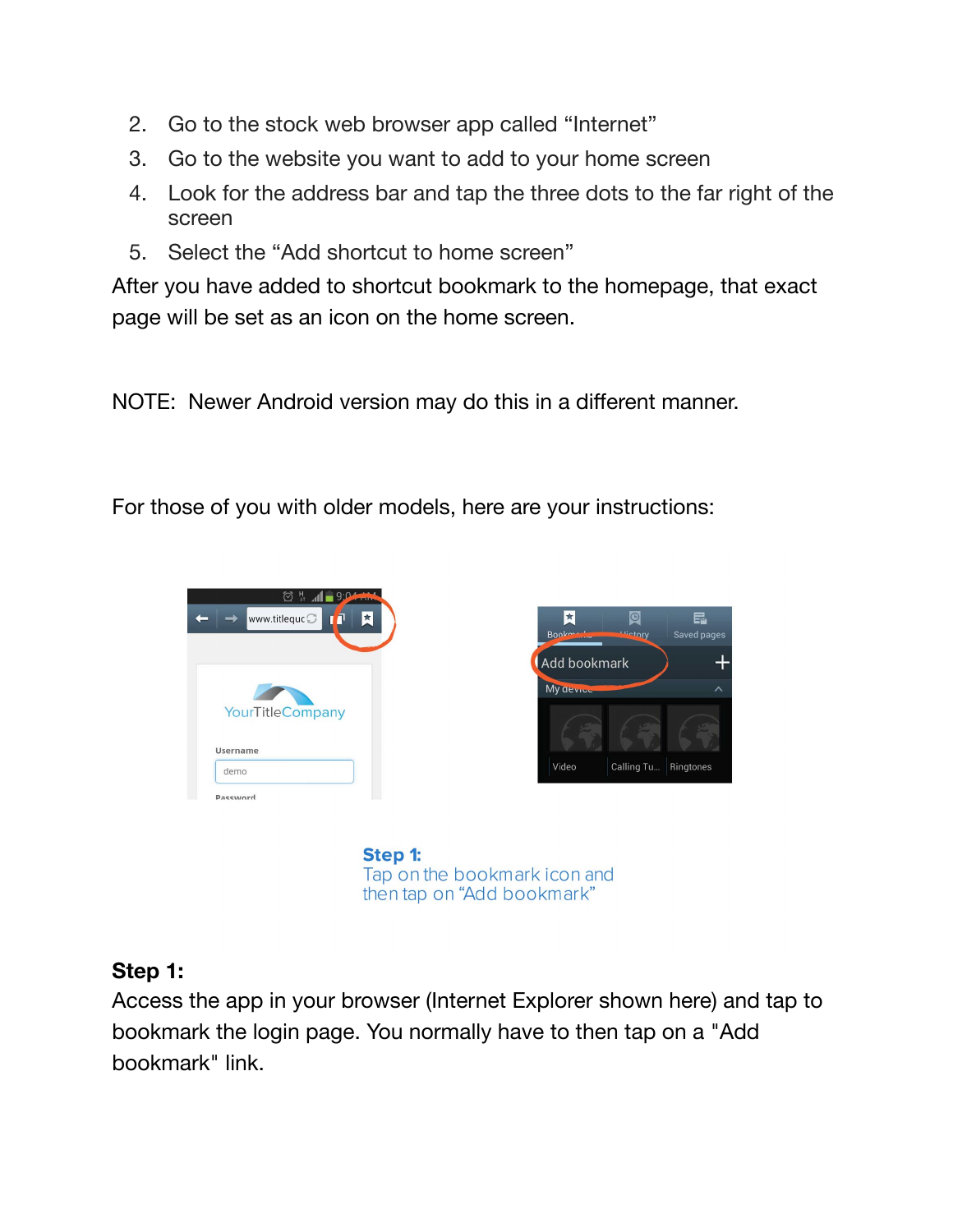



### **Step 2:**

Give your bookmark a name that will appear under the icon on your home screen. Then tap on "Save" to save the bookmark.



### **Step 3:**

After saving the bookmark, you need to access the bookmarks menu and